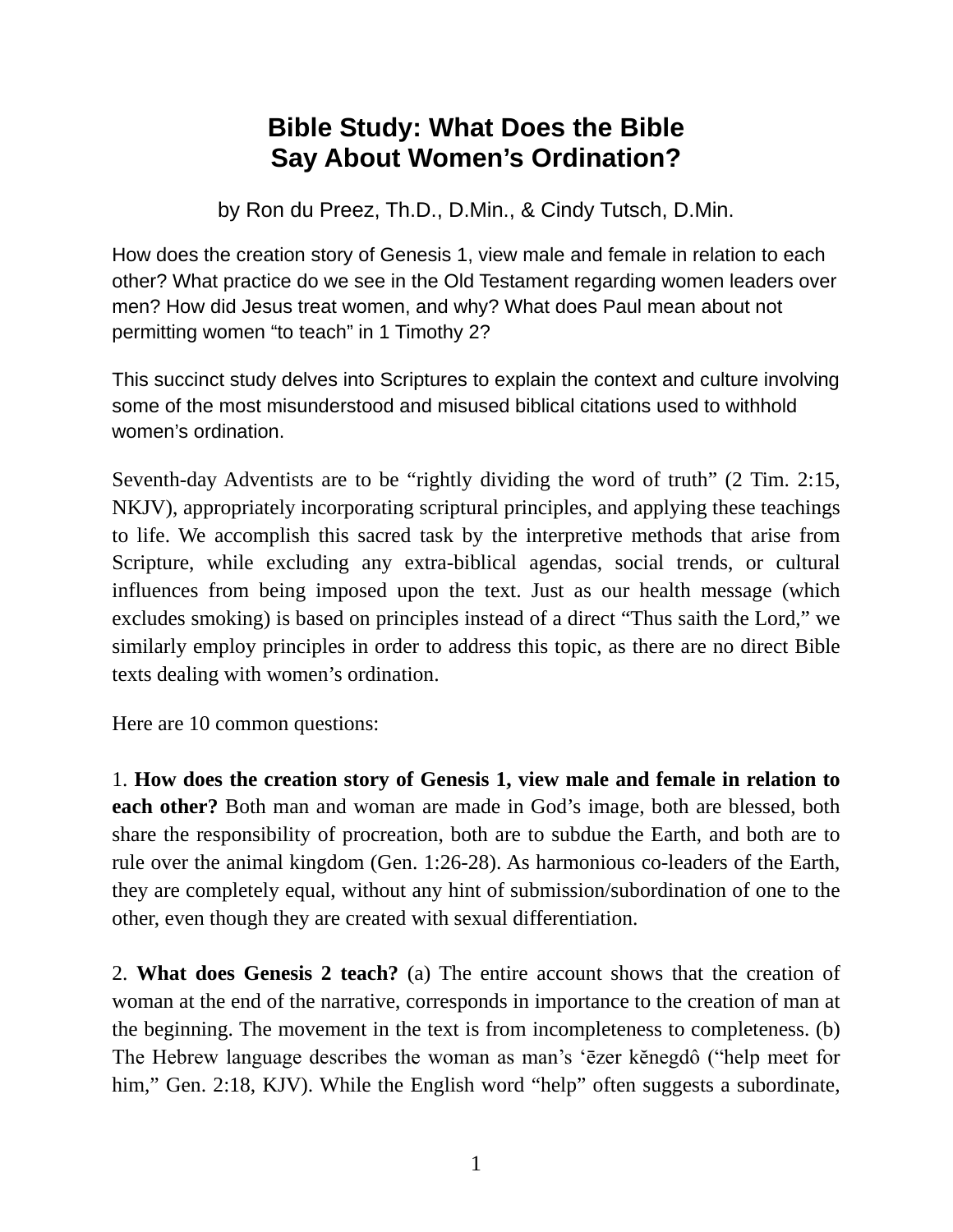the Hebrew 'ēzer' has no such connotation. Used mostly of God (as in Exod. 18:4; Deut. 33:7, 26; Ps. 33:20; 70:4; 115:9-11), this term never implies a subordinate position, but simply a beneficial relationship. (c) That Adam was "derived" from the ground shows no subordination, neither does Eve's creation from a rib. Taken from his side, the very symbolism indicates that, not to be stepped on, she was "to stand by his side as an equal" (PP 46.2). (d) Adam does not exercise headship/leadership over the woman by naming her in Genesis 2:23. Hagar assigns a name to God (Gen. 16:13); but this certainly does not suggest her exercising headship over God. In brief, Genesis 2 has no evidence of any creation order with men in the headship/leadership role and women in a submissive or subordinate position. Nothing in this passage restricts her from full and equal participation in any ministry to which God may choose to call her. This description of the relationship between man and woman can be seen throughout the Bible and beyond. No inspired person—not Moses, Jesus, Paul, or Ellen White teaches a creation headship or leadership of man over woman.

3. **What can be learned from Genesis 3, read in its full biblical context?** (a) Since they were co-regents of the Earth when Eve sinned, the Devil had no right to usurp dominion. It was only after Adam also sinned that the dominion of this world came under Satan's control, which is why Scripture notes that "through one man sin entered the world" (Rom. 5:12). (b) While there is not even a hint of male over female headship/leadership in Genesis 1 and 2, a subjection of Eve to Adam is seen in Genesis 3:16 (NKJV): "'Your desire shall be for your husband, And he shall rule over you.'" It is highly significant to recognize that this subjection comes only after the Fall into sin. Moreover this is not a general submission of women to men, but is limited to the husband-wife relationship. The servant-headship/leadership of the husband to his wife, as indicated in Genesis 3, can no more be broadened to manwoman relationships in general, than can the sexual desire of the wife be extended to mean the sexual longing of all women for all men. (c) God specifically identifies what the sin of both of them was: not the violation of an alleged man/woman leadership/submission principle, but rather the eating of the fruit of the tree from which God commanded them not to eat (Gen. 3:11).

4. **What practice do we see in the Old Testament regarding women leaders over men?** (a) Miriam is noted as a prophet, musician and leader (Exod. 15:20; Micah 6:4). Deborah (in Judges 4-5) is depicted as a military leader with the same authority as male generals, and a judge to whom other Israelites (both men and women) turned for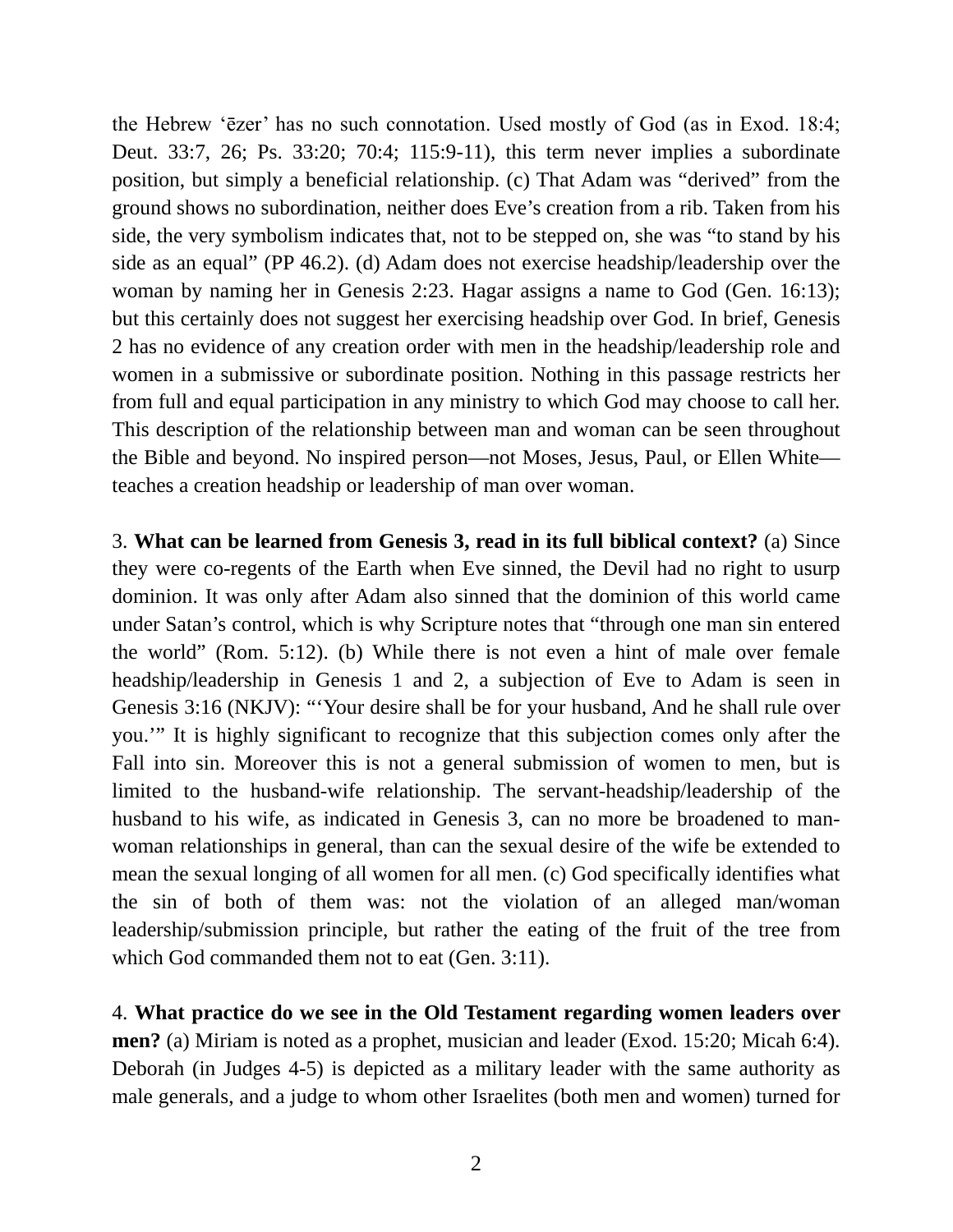counsel. Huldah, who served during the time of Jeremiah, comes to the foreground as a chief religious authority at a time of intense revival in Judah (see 2 Kings 22). (b) In a nutshell, although there did exist social inequalities for women in Israel, there were no legal restrictions barring women from positions of influence, leadership or authority over men. (c) God's plan was that all Israel would be a "kingdom of priests" (Exod. 19:6). Due to Israel's sin, an alternate plan was instituted in which even most men were excluded—except for one family in one tribe in one literal nation of Israel (Exod. 32; 40:12-16).

5. **How did Jesus treat women, and why?** Jesus Himself set the tone for complete gospel restoration by directing His hearers back to God's original plan "from the beginning" (Matt. 19:8). He did not upset the fabric of Jewish culture; thus He did not select women as part of His immediate disciples, nor any Gentiles. But, He pointed the way forward in His revolutionary treatment of women (see Matt. 15:21-28; Mark 5:25-34; Luke 8:1-3; John 4:7-30; 20:1-18).

6. **What does Paul mean about not permitting women "to teach" in 1 Timothy 2?** The women in Ephesus were not fit to teach because they had been or were being deceived by the false teachers [4:1-5; 6:3-10]—just as Eve had been deceived by the serpent's alluring words (1 Tim. 2:14; 2 Cor. 11:3-4). The verb 'authentein' in 1 Timothy 2:12, translated "to have authority over," is a type of teaching, which is done in a controlling or domineering manner. Paul's prohibition is best seen as a temporary injunction specifically related to the false teachings that were troubling the believers in Ephesus. As in all of Scripture, the passage contains principles for the church today.

7. **What is the meaning and significance of the phrase "the husband of one wife" found in 1 Timothy 3:2?** (a) This phrase shows that the overseer must be totally devoted to the spouse, as the Common English Bible rightly renders it: "They should be faithful to their spouse." (b) It is this appropriate idiomatic interpretation of the phrase 'mias gunaikos andra' (i.e., "faithful to their spouse"), which accounts for the fact that Phoebe was identified as a "deacon [diakonos] of the church at Cenchreae" (Rom. 16:1, NRSV). In brief, just as the use of masculine gender terms in the Ten Commandments does not exempt women from obedience, similarly the use of masculine gender language in 1 Timothy 3 and Titus 1, does not exclude women from serving as elders or pastors.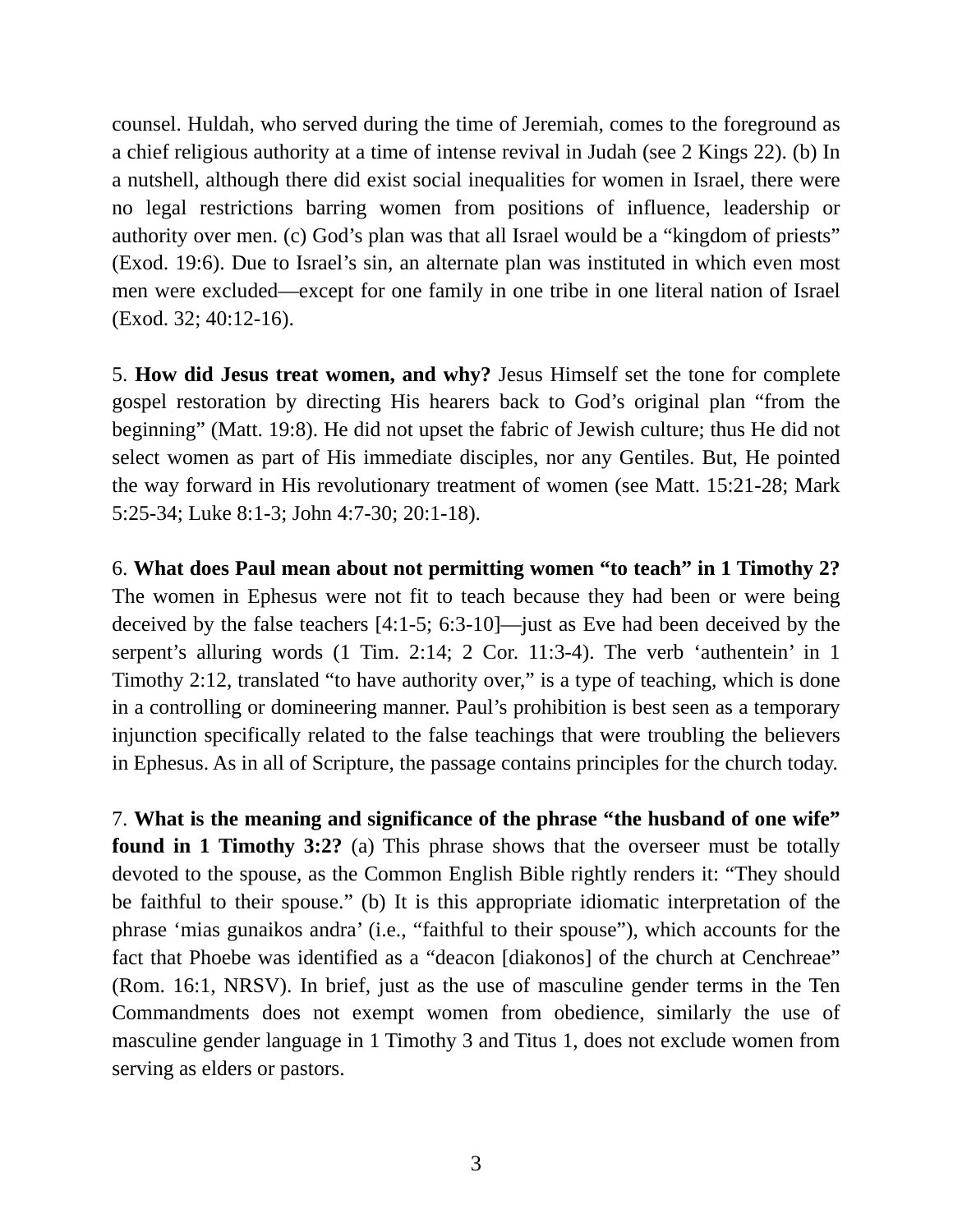8. **What about "headship" in the church?** Ephesians 5:21-23 reminds us to be "submitting to one another in the fear of God. Wives, submit to your own husbands, as to the Lord. For the husband is head of the wife, as also Christ is head of the church: and He is Savior of the body." Hence, husband headship in the home is not equated with male headship in the church. Rather, the only husband/head of the church is Christ, and all the church, including males and females, are His "bride," equally submissive to Him (Eph. 5:21-23).

9. **How did Paul treat women, and why?** (a) In Galatians 3:28 (NRSV), Paul declared: "There is no longer Jew or Greek, there is no longer slave or free, there is no longer male and female; for all of you are one in Christ Jesus." This is not merely dealing with equal access to salvation among various groups. On the contrary, Paul here specifically identifies three relationships in which the Jews had perverted God's original plan, making one group subordinate to another: Jew-Gentile; master-slave; male-female. (b) The subordination of Gentiles by Jews was difficult to root out (even in Peter; see Gal. 2:11-14). Slavery, similarly, was not immediately abolished in the church (see Eph. 6:5-9; Col. 3:22; Phlm. 12; etc.), yet principles were set forth that would lead back to the edenic ideal. Likewise, it has taken time for women to receive full and equal participation with men in church ministry. (d) Yet, even in New Testament times, there are examples of women in church leadership/headship roles. For example, Paul indicates that the women at Philippi, including Euodia and Syntyche were leaders of the local congregation (Phil. 4:2-3). Priscilla had an authoritative teaching role over Apollos (Acts 18:24-28); also, Romans 16:1-16 lists several women who ministered together with Paul as his coworkers ('synergoi'). (e) While it is possible that Junia was a female apostle (see Rom. 16:7), a more persuasive case for female spiritual leaders can be made from a study of the gifts of the Spirit, especially that of the gender-inclusive gifts of apostles and pastors (Eph. 4:11-13).

10. **Our Fundamental Belief #14 states:** "The church is one body with many members, called from every nation, kindred, tongue and people. In Christ we are a new creation; distinctions of race, culture, learning, and nationality, and differences between high and low, rich and poor, male and female, must not be divisive among us. We are all equal in Christ, who by one Spirit has bonded us into one fellowship with Him and with one another; we are to serve and be served without partiality or